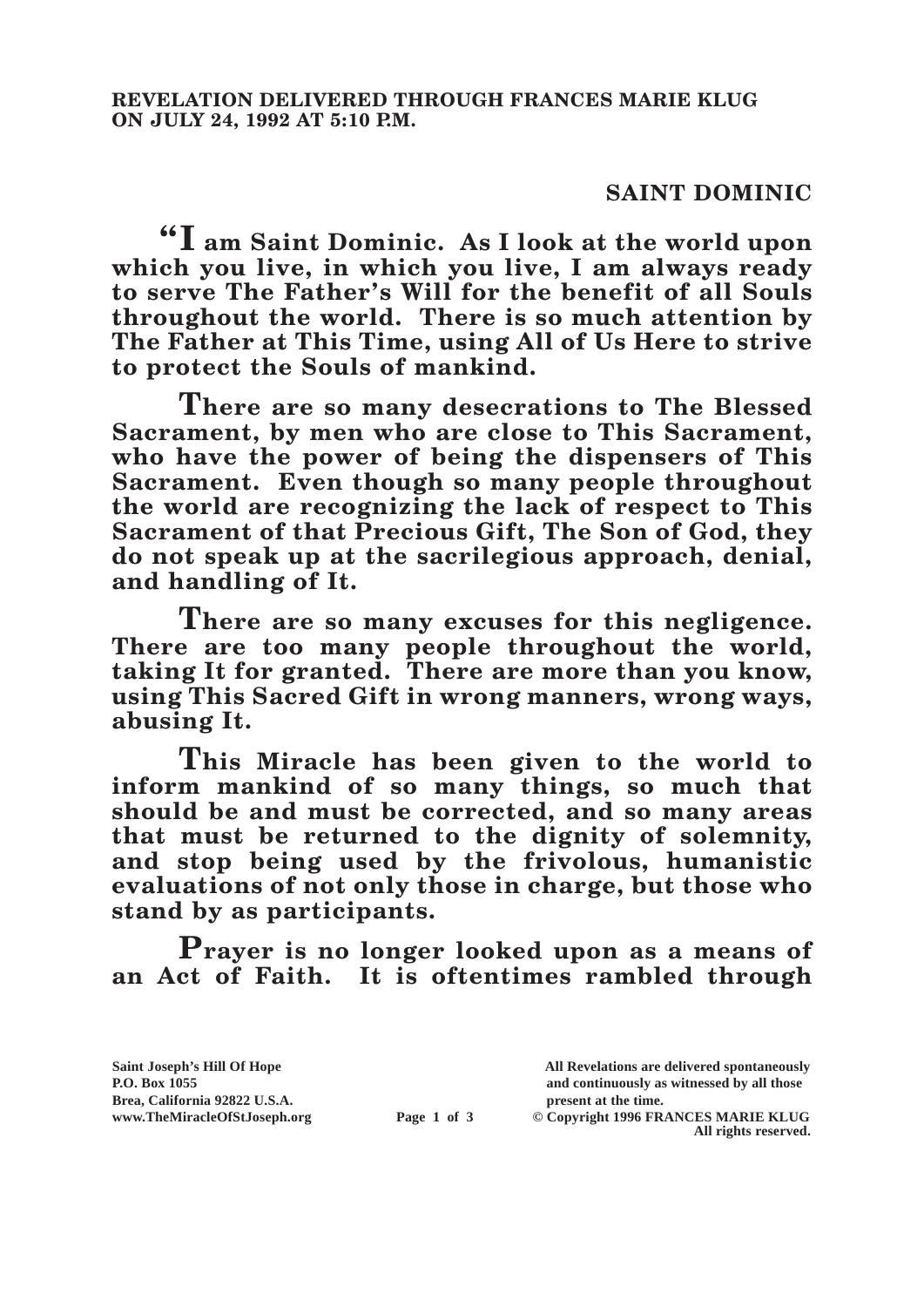**because it is felt an obligation, not a privilege, not a sincere communication.**

**The men who are responsible to teach, to instruct, to correct, to lead those who follow Christianity in formal ways, must understand that the responsibility to stand in dignity and openly confirm one's beliefs must be done immediately, else more sacrilege, more abominations will occur.**

**Mankind is so indifferent, and in another way, so afraid to stand up to the so-called 'authority', when in reality, the congregation, the members of this particular organization have rights, have obligations, and most certainly have the opportunity to demand respect and demand that the abominations be stopped.**

**The authority must be told, must be shown, not by a few but by many, because there are many in charge whose faith is based totally on the accumulation of monies, profit, and the position they hold in authority.**

**There have been other times in Church History when abominations have been prevalent. The time in which you live is a time man calls 'modernization'. There is not one of the portions of this word standing for what you feel is right, is good for the time in which you live, is acceptable.**

**Why is it so easy to stand up for a generalization of what is acceptable, and so difficult to stand up for what should be correct in the Faith you hold dear, the respect necessary for The Sacrament that represents** 

Brea, California 92822 U.S.A.<br>
www.TheMiracleOfStJoseph.org<br> **Page 2 of 3** © Copyright 1996 FR.

**Saint Joseph's Hill Of Hope All Revelations are delivered spontaneously P.O. Box 1055 and continuously as witnessed by all those** 

 $\odot$  Copyright 1996 FRANCES MARIE KLUG **All rights reserved.**